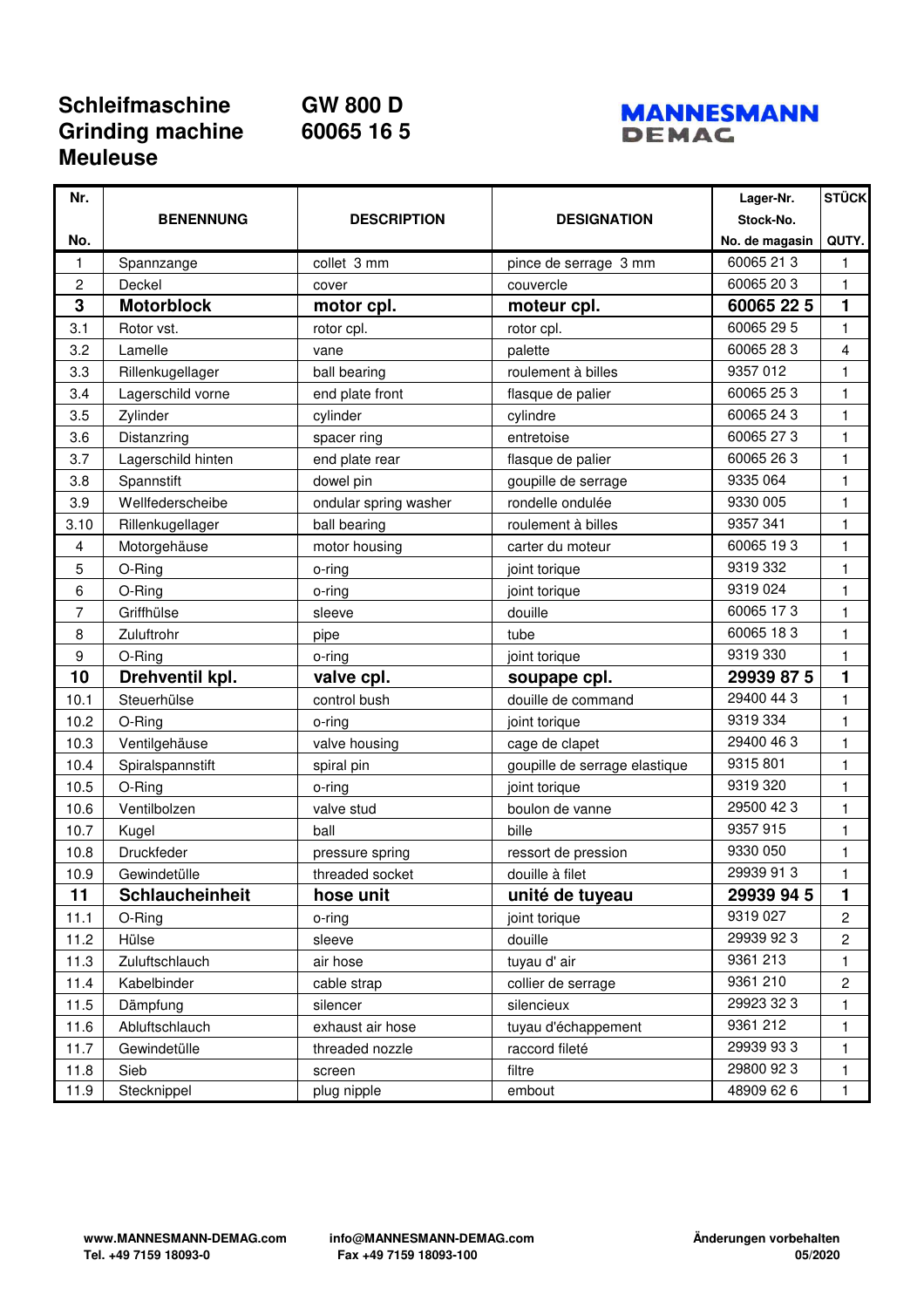## **Schleifmaschine GW 800 D**<br>Grinding machine **60065165 Grinding machine Meuleuse**





| Nr. |                         |                          |                             | Lager-Nr.      | <b>STÜCK</b> |
|-----|-------------------------|--------------------------|-----------------------------|----------------|--------------|
|     | <b>BENENNUNG</b>        | <b>DESCRIPTION</b>       | <b>DESIGNATION</b>          | Stock-No.      |              |
| No. |                         |                          |                             | No. de magasin | QUTY.        |
|     | <b>MITGELIEFERTES</b>   |                          |                             |                |              |
|     | <b>ZUBEHÖR</b>          | <b>ACCESSORIES</b>       | <b>ACCESSOIRES</b>          |                |              |
| 12  | Schlüssel SW6/8         | wrench $6/8$             | clé de 6/8                  | 9331 037       | 2            |
|     | <b>LIEFERBARES</b>      |                          |                             |                |              |
|     | <b>ZUBEHÖR</b>          | <b>ACCESSORIES</b>       | <b>ACCESSOIRES</b>          |                |              |
|     | Wartungseinheit         | filter lubricator        | unité d'entretien           | 030 290 74     |              |
|     | Robotol-Spezial-Öl 10 I | Robotol special oil 10 I | Robotol huile spéciale 10 l | 095 085 33     |              |